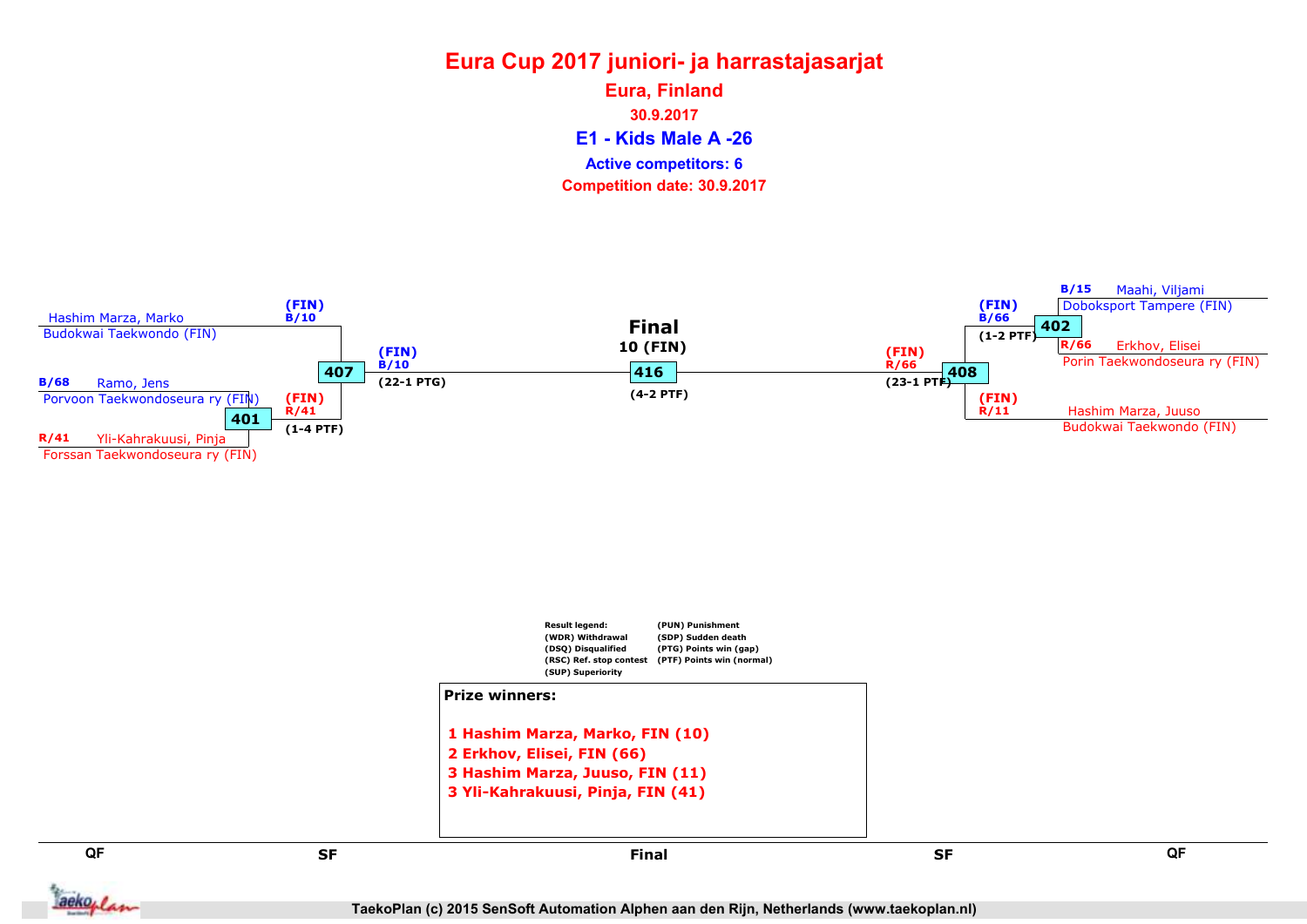### Eura Cup 2017 juniori- ja harrastajasarjat E1 - Kids Male A -30 Eura, Finland 30.9.2017 Competition date: 30.9.2017 Active competitors: 5





QF QF set and the set of the set of the set of the set of the set of the set of the set of the set of the set of the Final

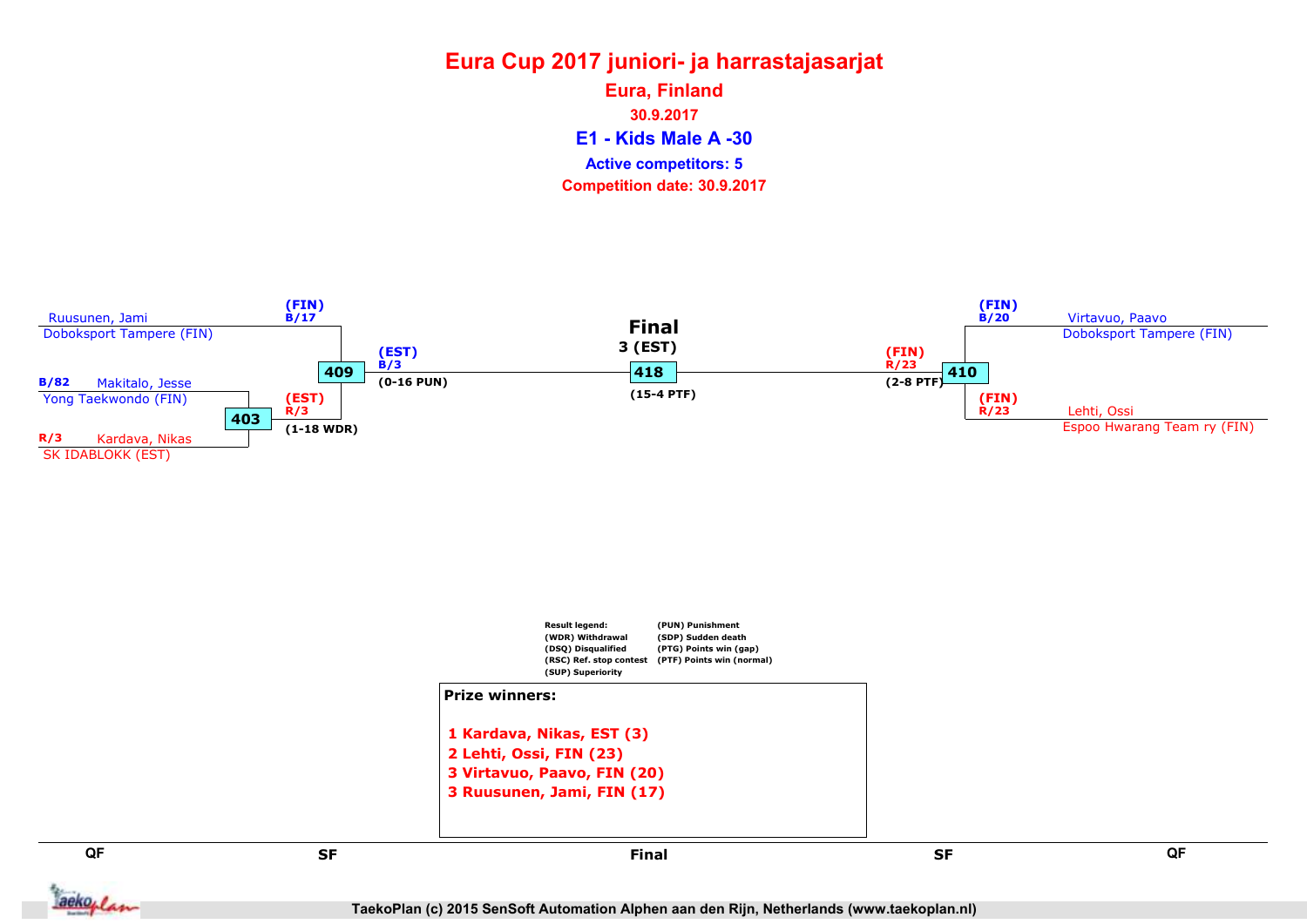### Eura Cup 2017 juniori- ja harrastajasarjat D2 - Kids Male A -30 Eura, Finland 30.9.2017 Competition date: 30.9.2017 Active competitors: 5



aekoplan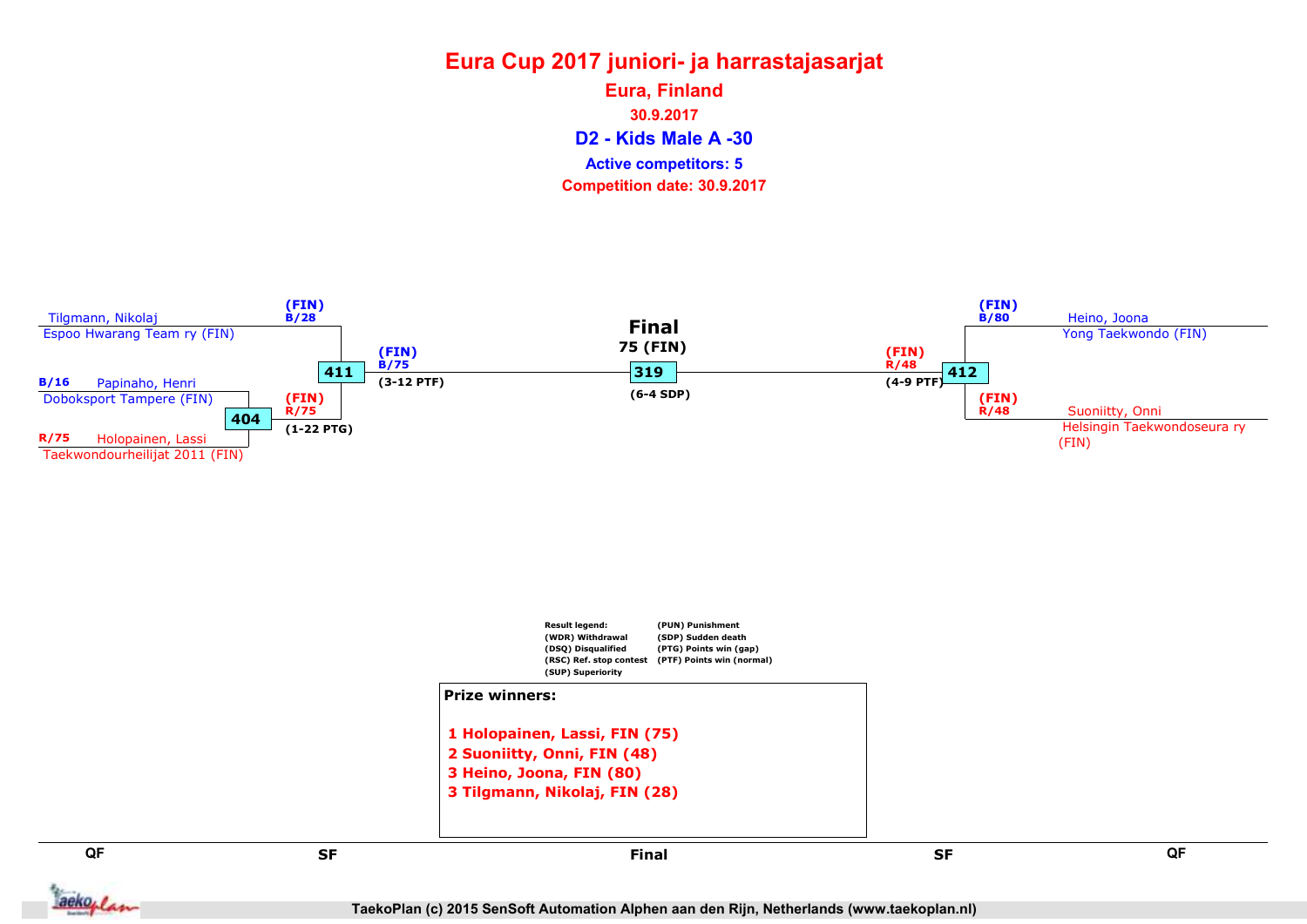### Eura Cup 2017 juniori- ja harrastajasarjat D2 - Kids Male A -35 Eura, Finland 30.9.2017 Competition date: 30.9.2017 Active competitors: 6





aekoplan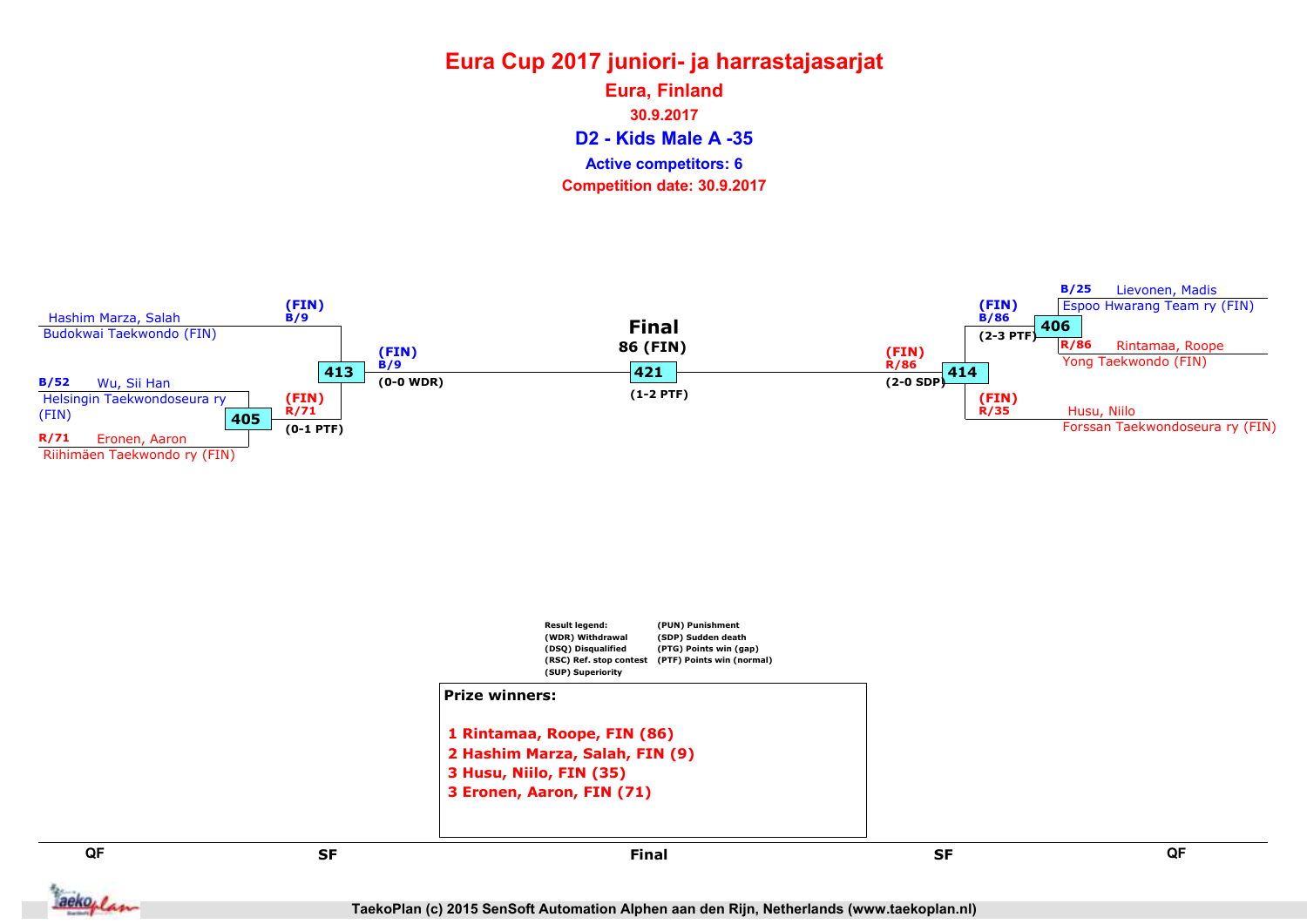#### Eura Cup 2017 juniori- ja harrastajasarjat D2 - Kids Male A -40 Eura, Finland 30.9.2017 Competition date: 30.9.2017 Active competitors: 5

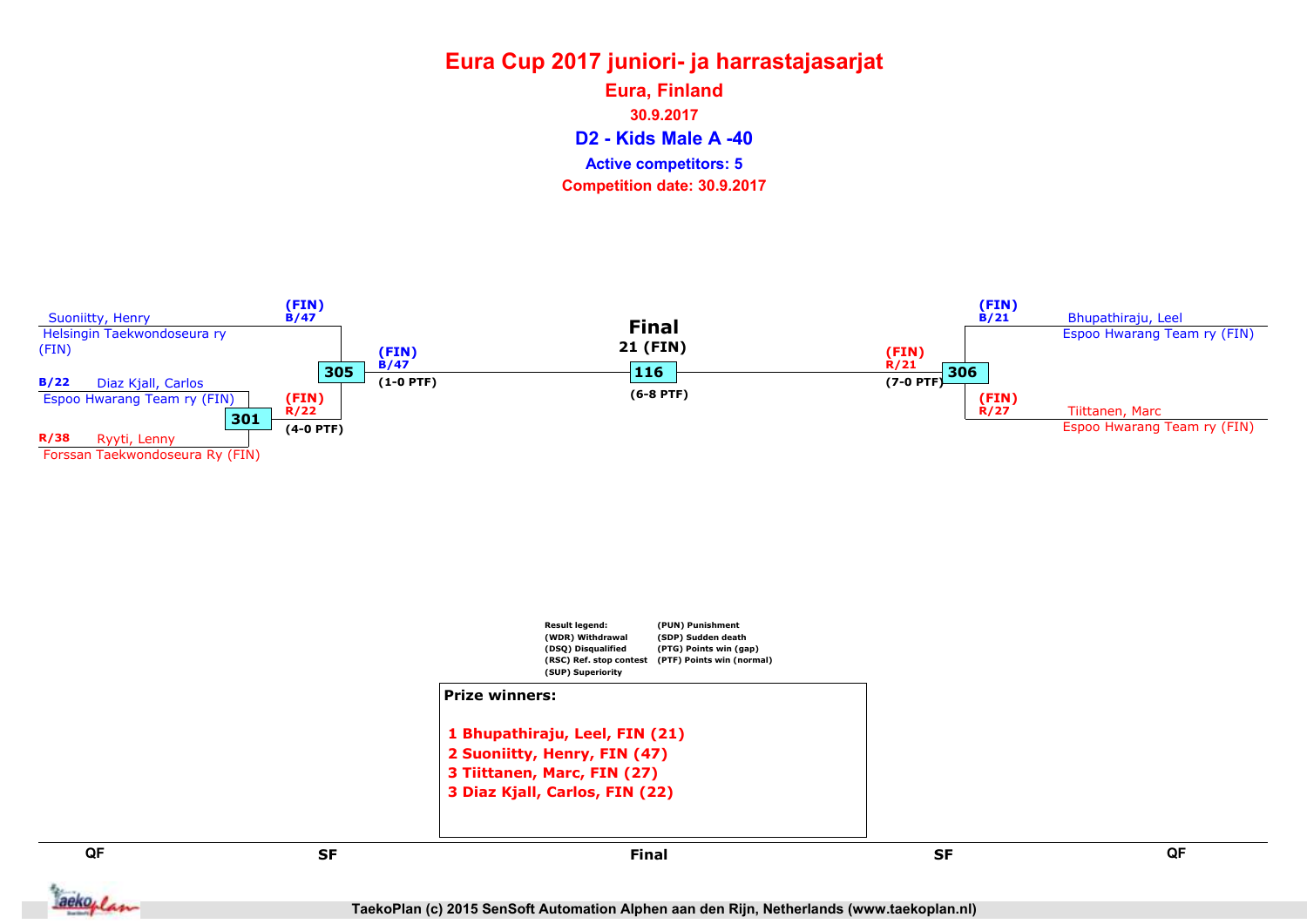### Eura Cup 2017 juniori- ja harrastajasarjat D2 - Kids Female A -30 Eura, Finland 30.9.2017 Competition date: 30.9.2017 Active competitors: 6

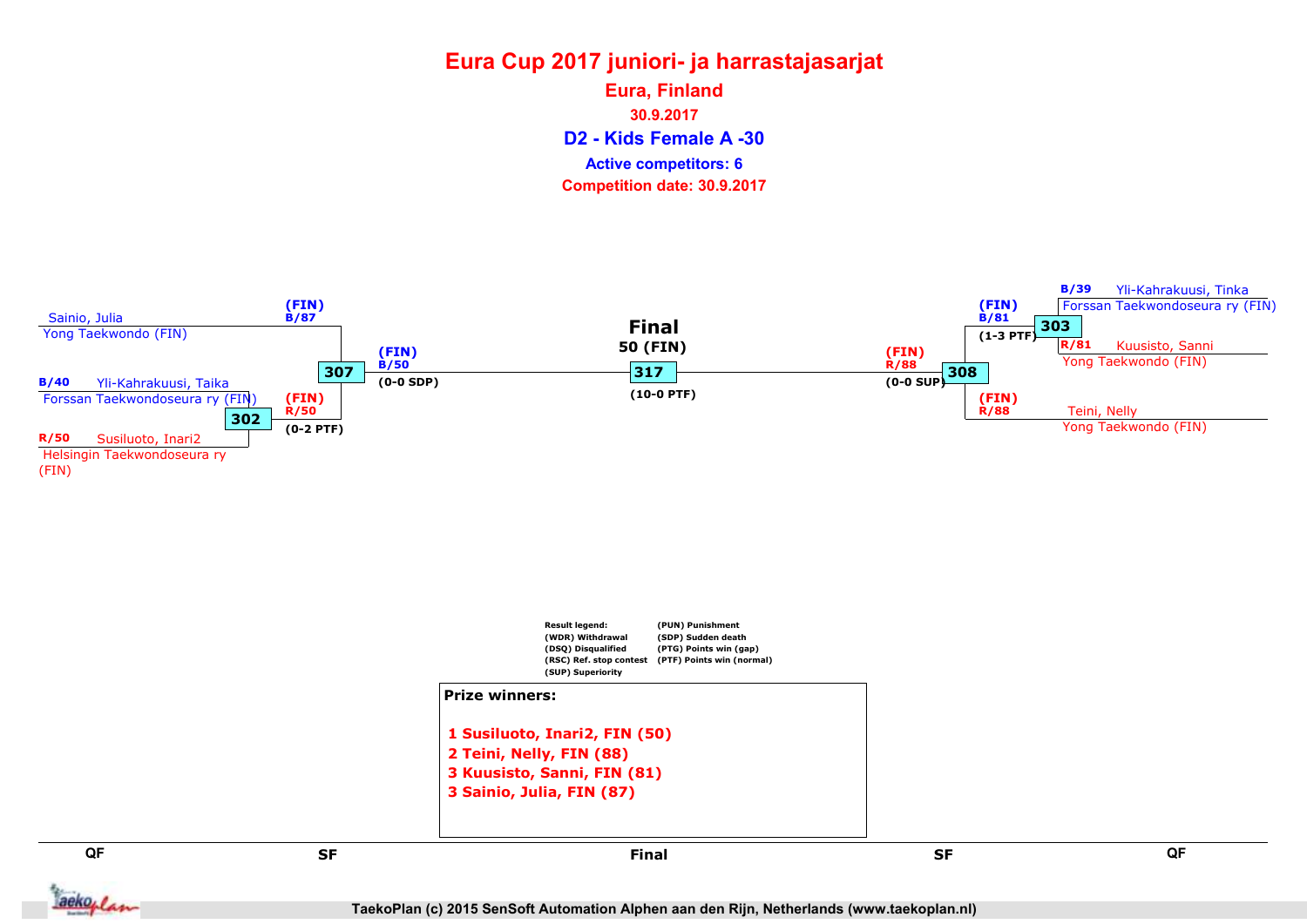#### Eura Cup 2017 juniori- ja harrastajasarjat D2 - Kids Female A -40 Eura, Finland 30.9.2017 Competition date: 30.9.2017 Active competitors: 4

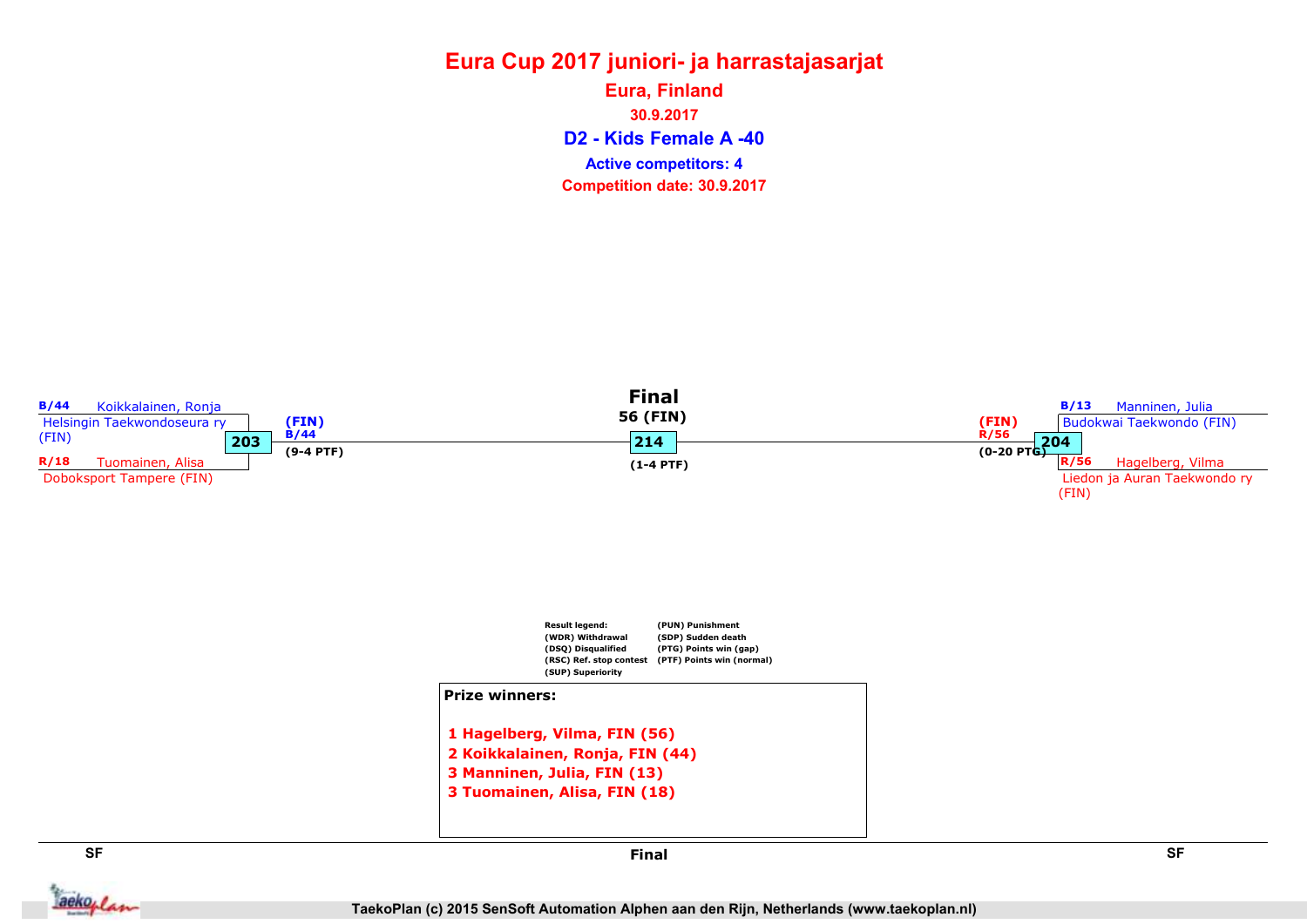### Eura Cup 2017 juniori- ja harrastajasarjat D1 - Kids Male A -34 (Feather) Eura, Finland 30.9.2017 Competition date: 30.9.2017 Active competitors: 5





QF QF set and the set of the set of the set of the set of the set of the set of the set of the set of the set of the Final

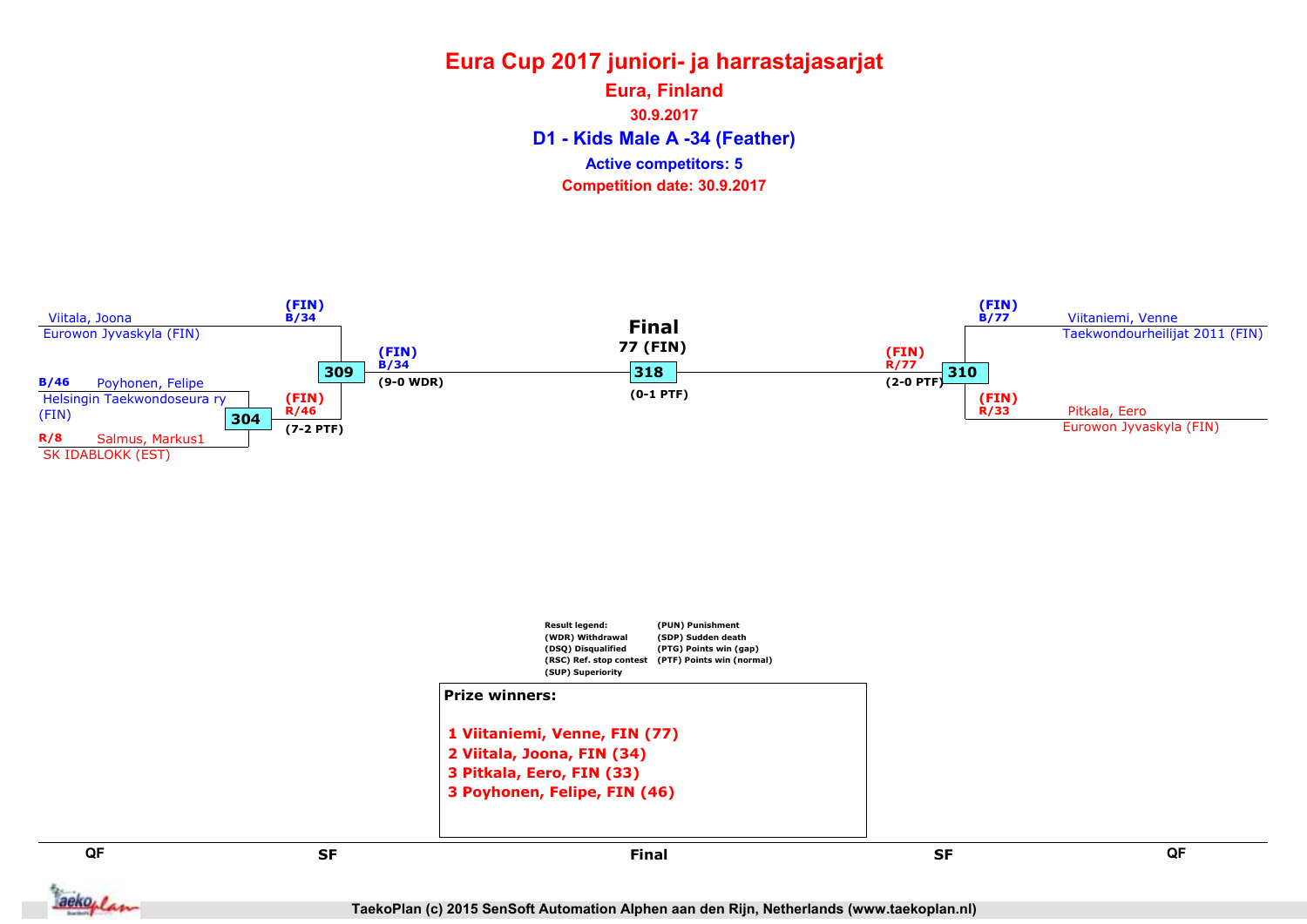#### Eura Cup 2017 juniori- ja harrastajasarjat D1 - Kids Male A -43 (Light Middle) Eura, Finland 30.9.2017 Competition date: 30.9.2017 Active competitors: 4



**Jackoplan**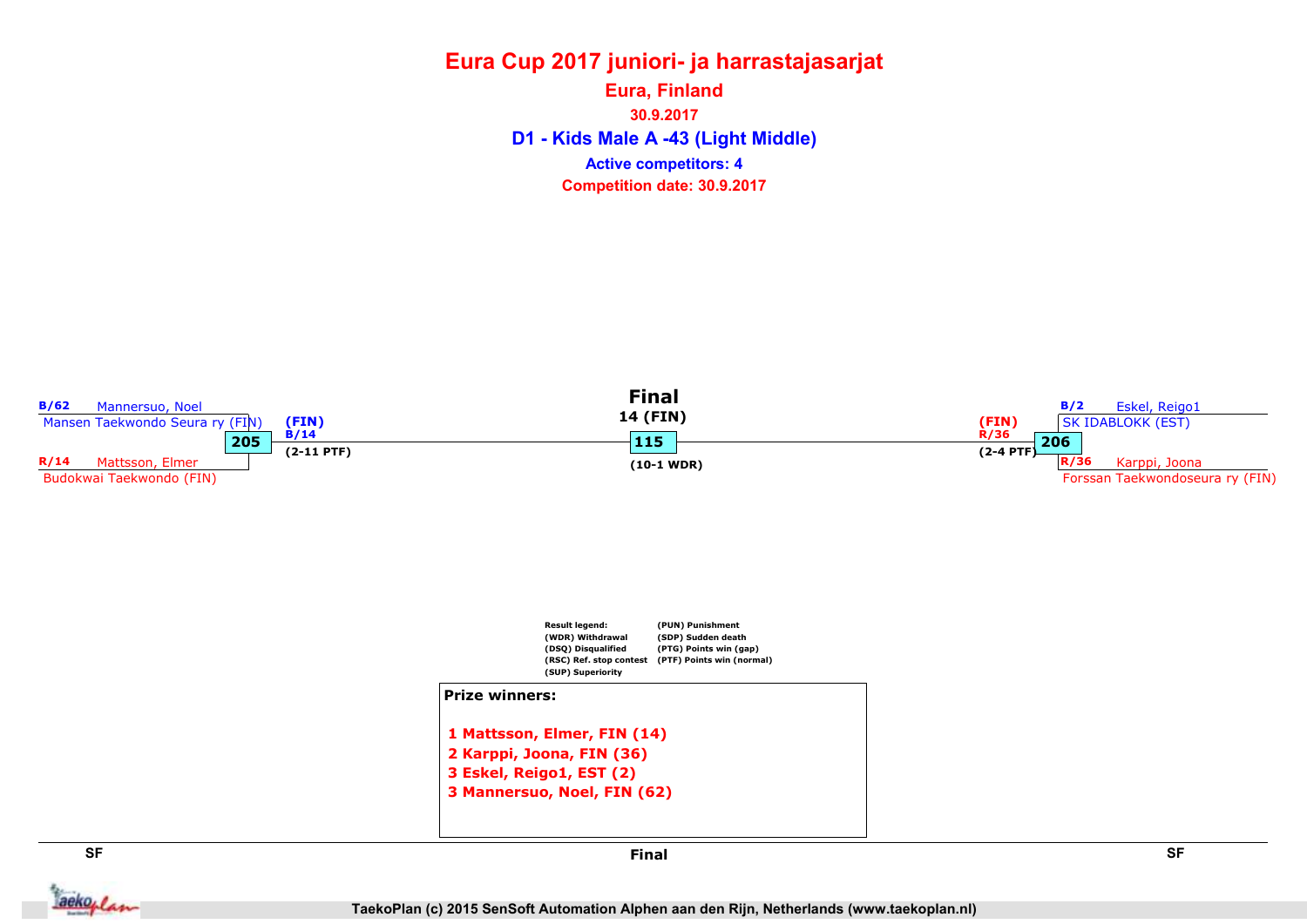### Eura Cup 2017 juniori- ja harrastajasarjat D1 - Kids Female A -26 (Fin) Eura, Finland 30.9.2017 Competition date: 30.9.2017 Active competitors: 2





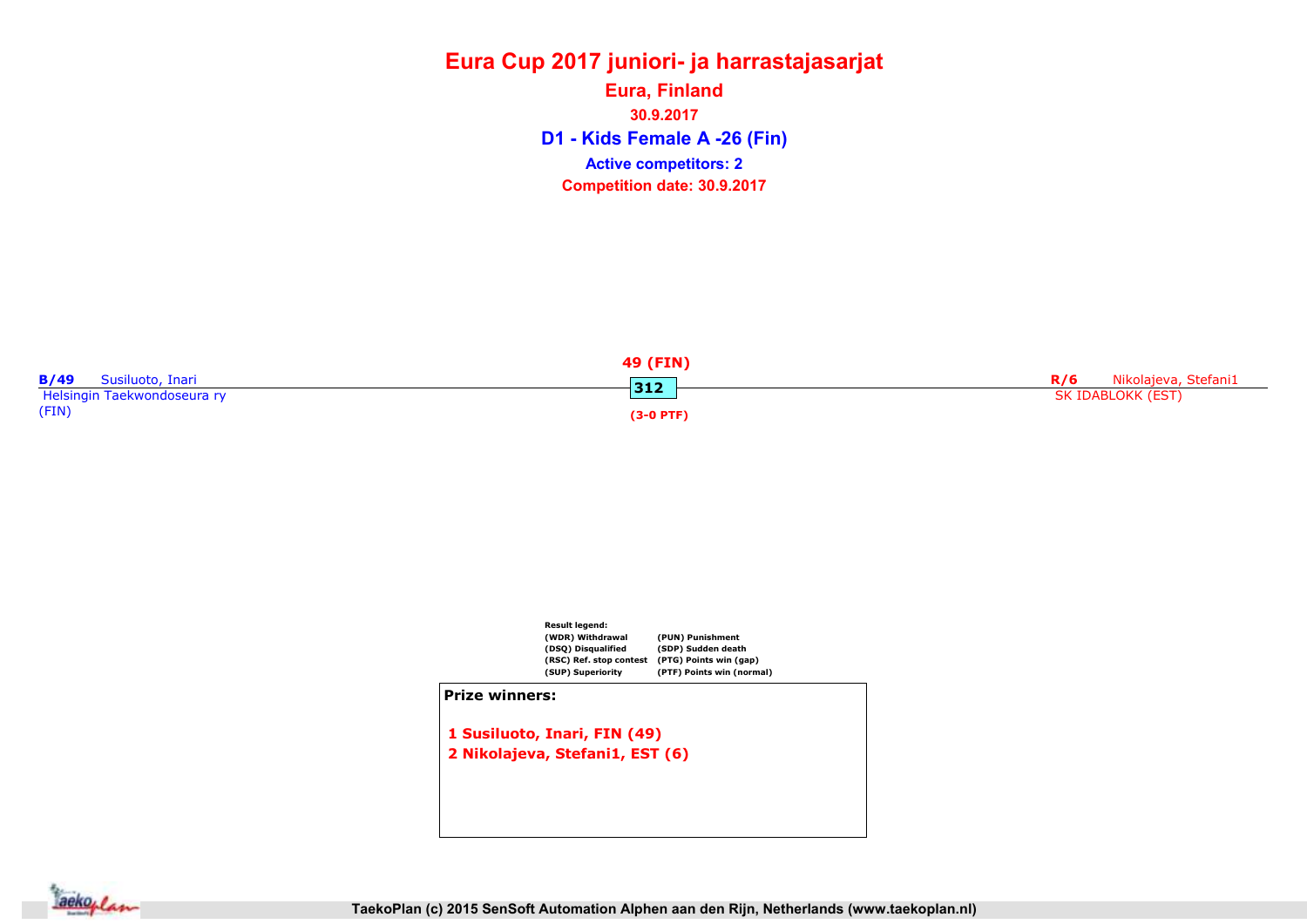### Eura Cup 2017 juniori- ja harrastajasarjat D1 - Kids Female A -28 (Fly) Eura, Finland 30.9.2017 Competition date: 30.9.2017 Active competitors: 2





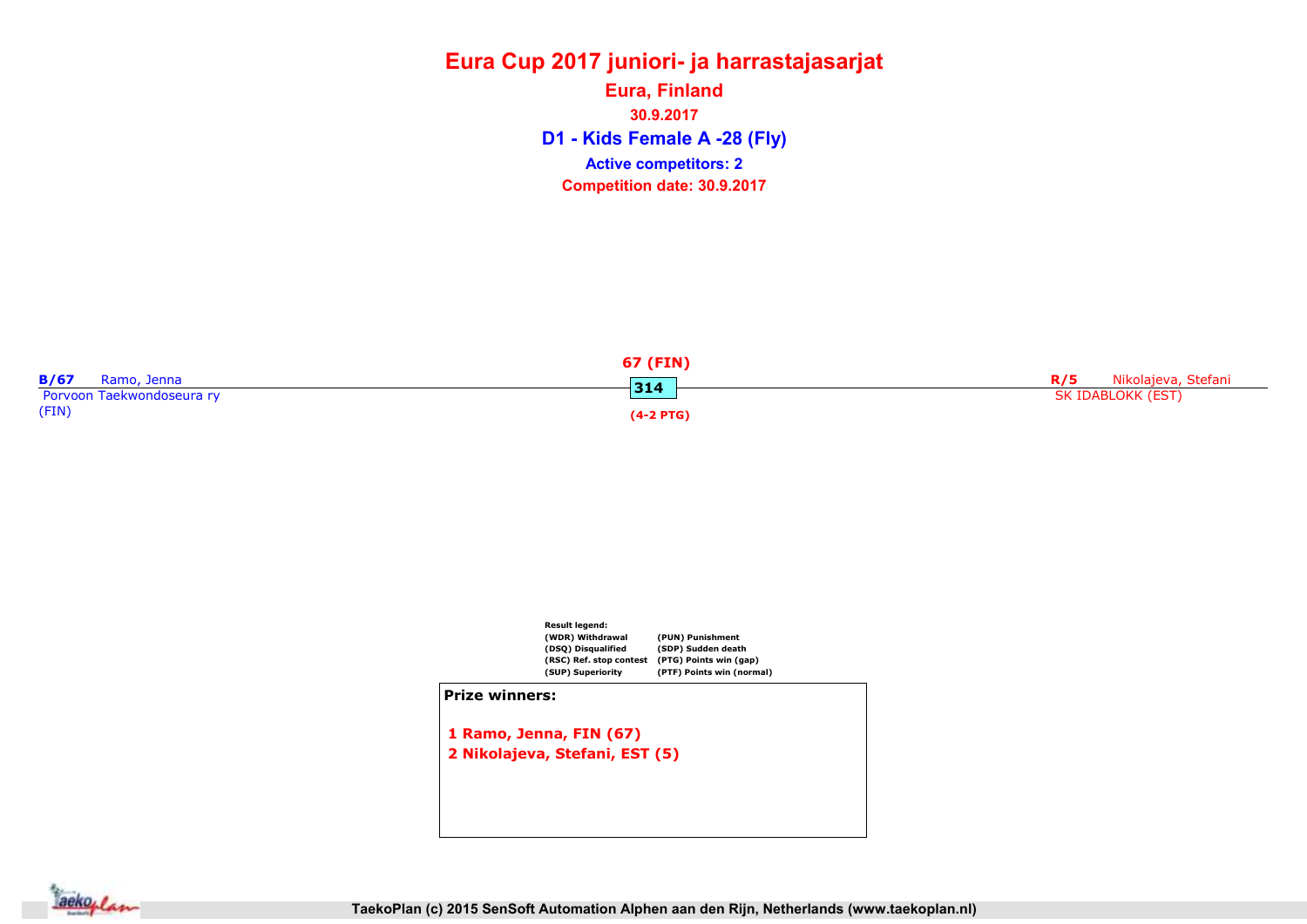#### Eura Cup 2017 juniori- ja harrastajasarjat C2 - Kids Male A -50 (Bantam) Eura, Finland 30.9.2017 Competition date: 30.9.2017 Active competitors: 4



aekoplan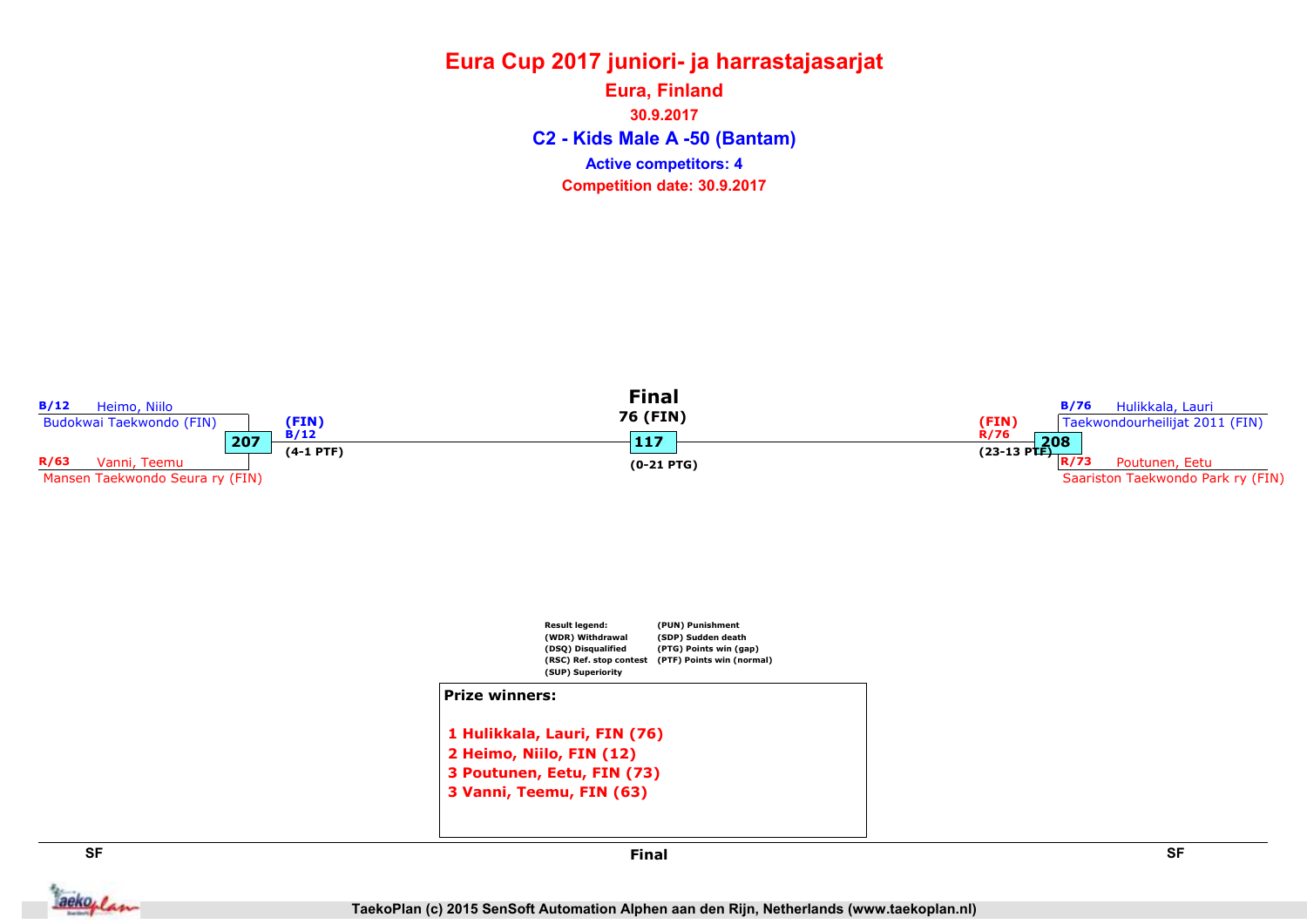### Eura Cup 2017 juniori- ja harrastajasarjat C2 - Kids Female A -36 (Fin) Eura, Finland 30.9.2017 Competition date: 30.9.2017 Active competitors: 2





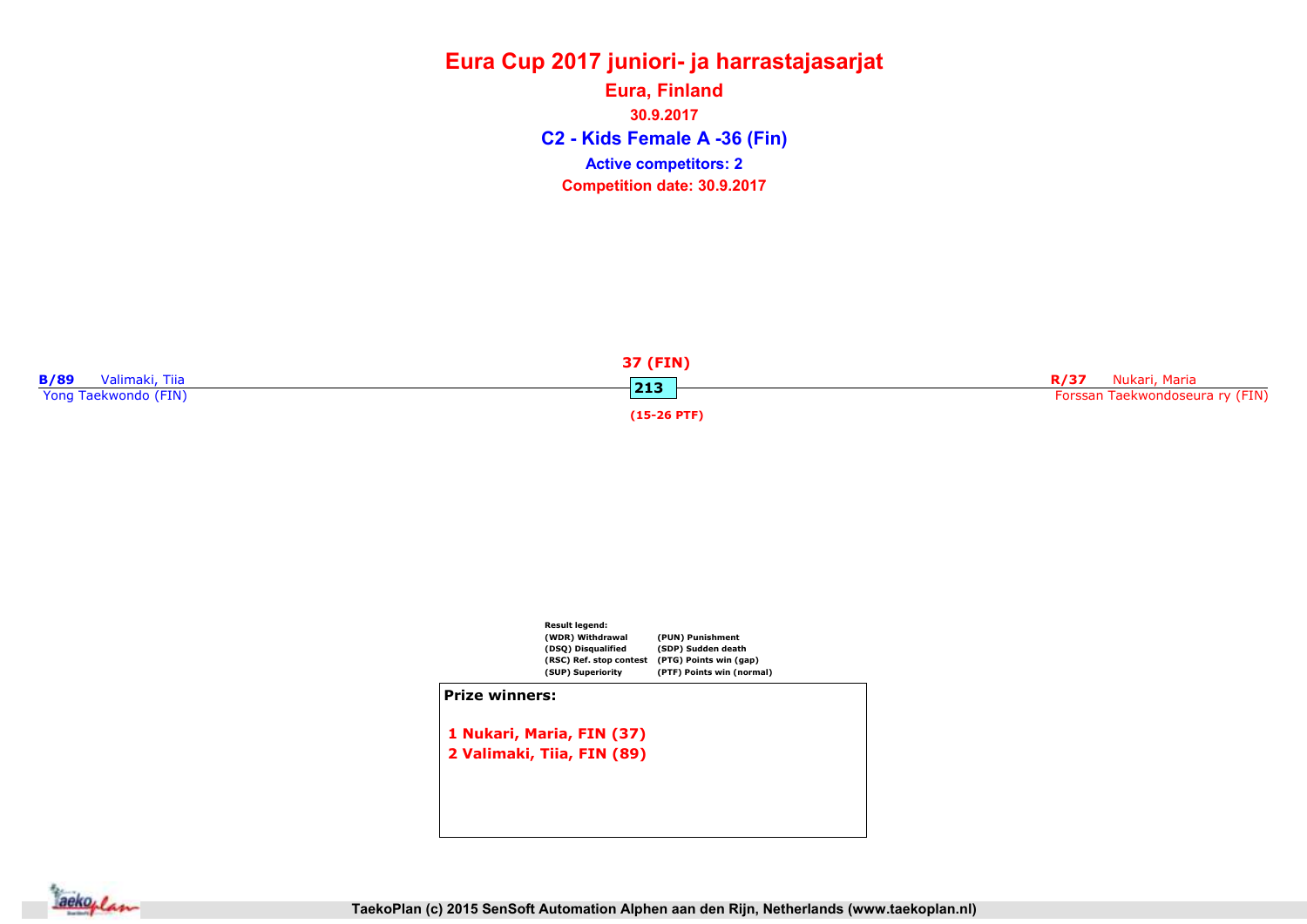### Eura Cup 2017 juniori- ja harrastajasarjat C2 - Kids Female A -48 (Bantam) Eura, Finland 30.9.2017 Competition date: 30.9.2017 Active competitors: 5

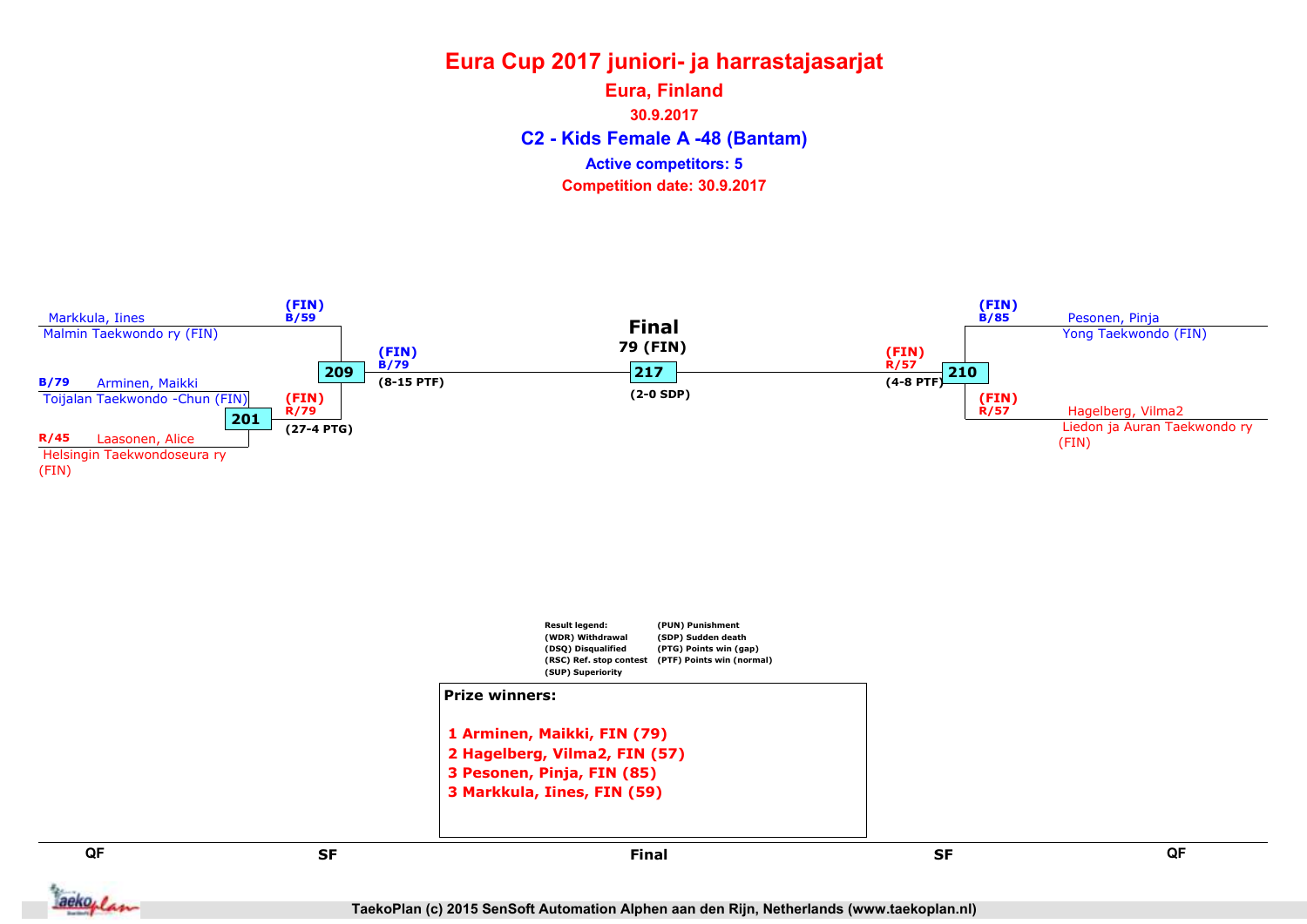B2 - Juniors Female A -63 Eura, Finland 30.9.2017 Competition date: 30.9.2017 Active competitors: 5

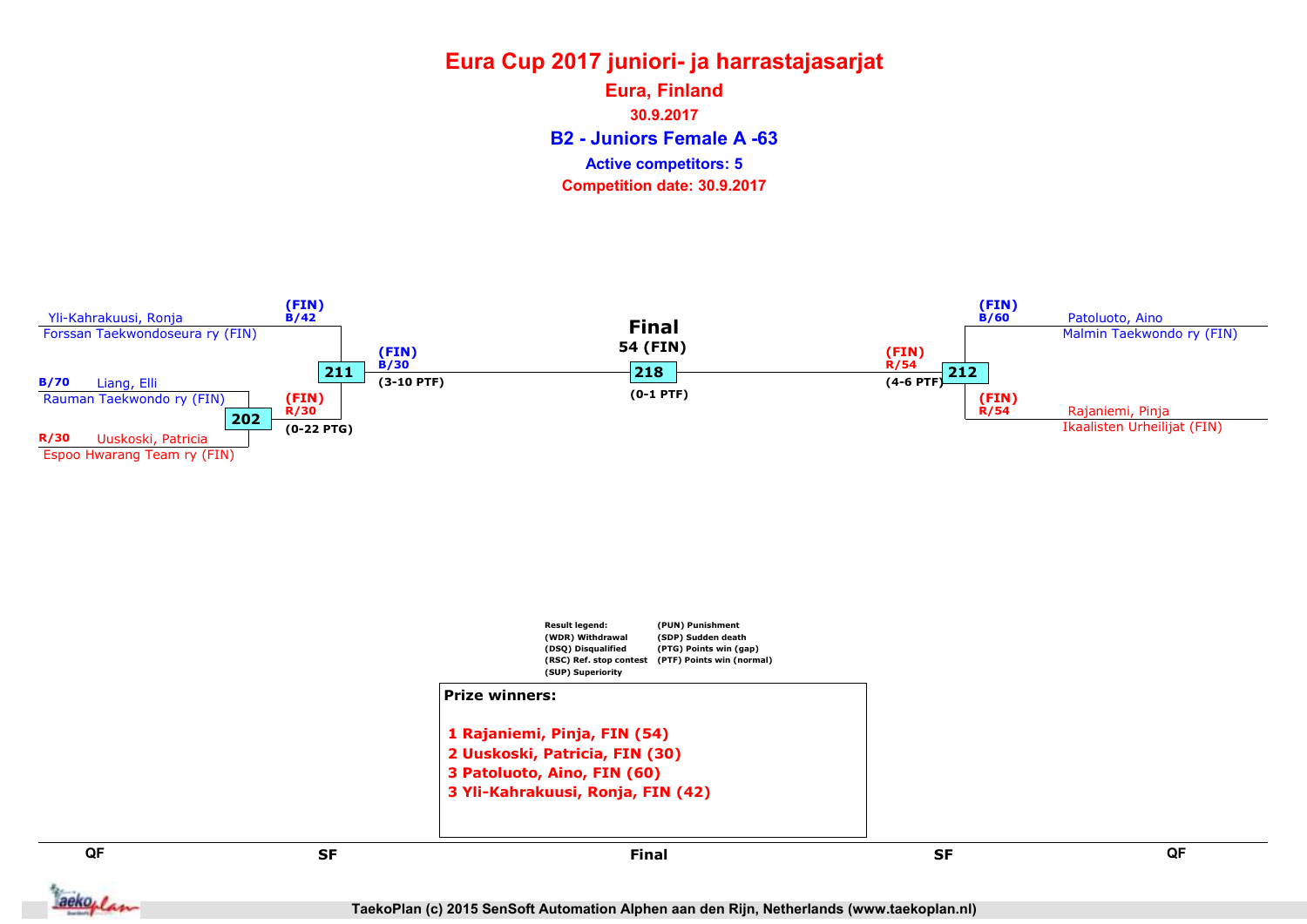### Eura Cup 2017 juniori- ja harrastajasarjat B2 - Juniors Female A +63 Eura, Finland 30.9.2017 Competition date: 30.9.2017 Active competitors: 2





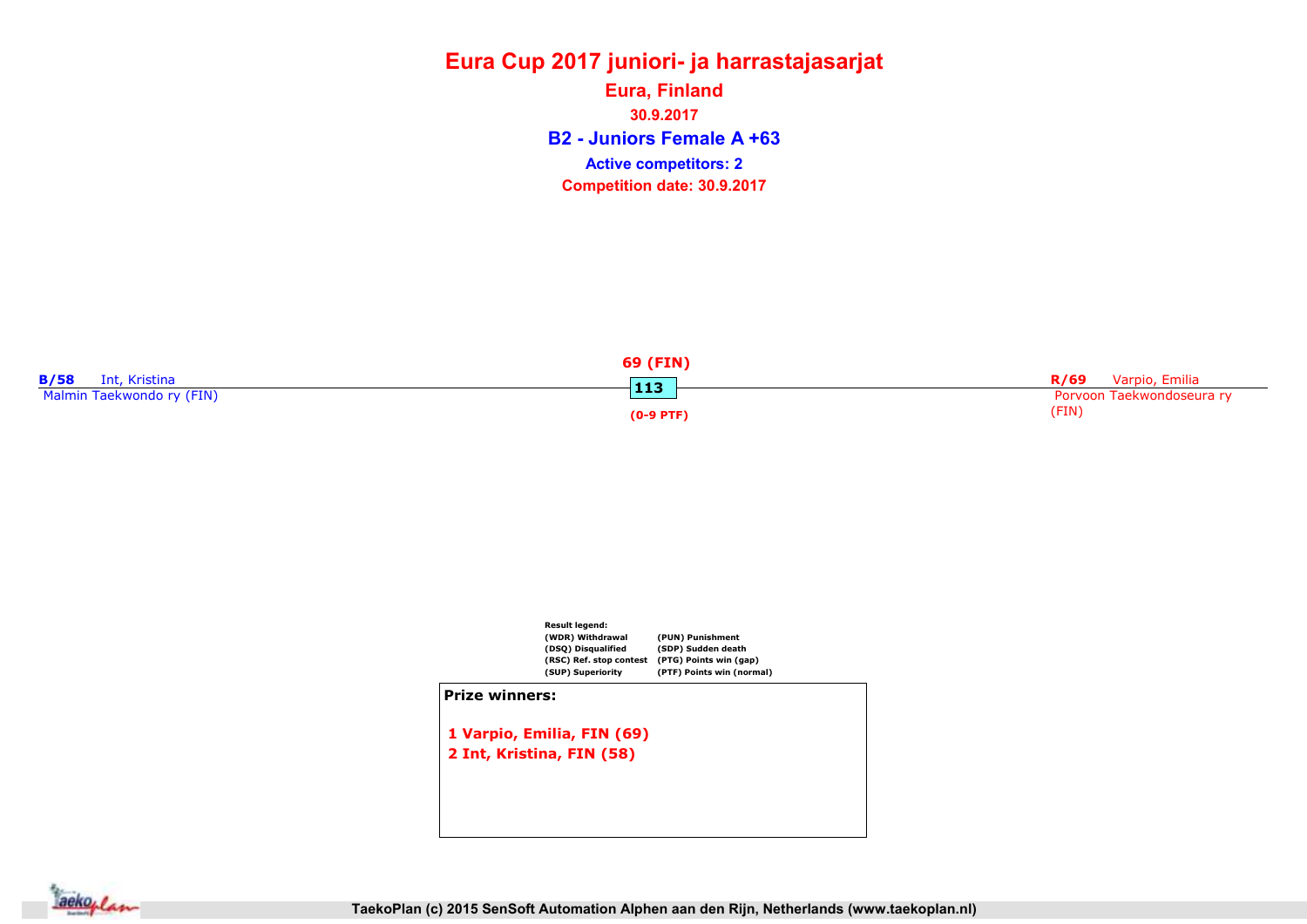### Eura Cup 2017 juniori- ja harrastajasarjat S30 - Masters Male A -80 Eura, Finland 30.9.2017 Competition date: 30.9.2017 Active competitors: 2





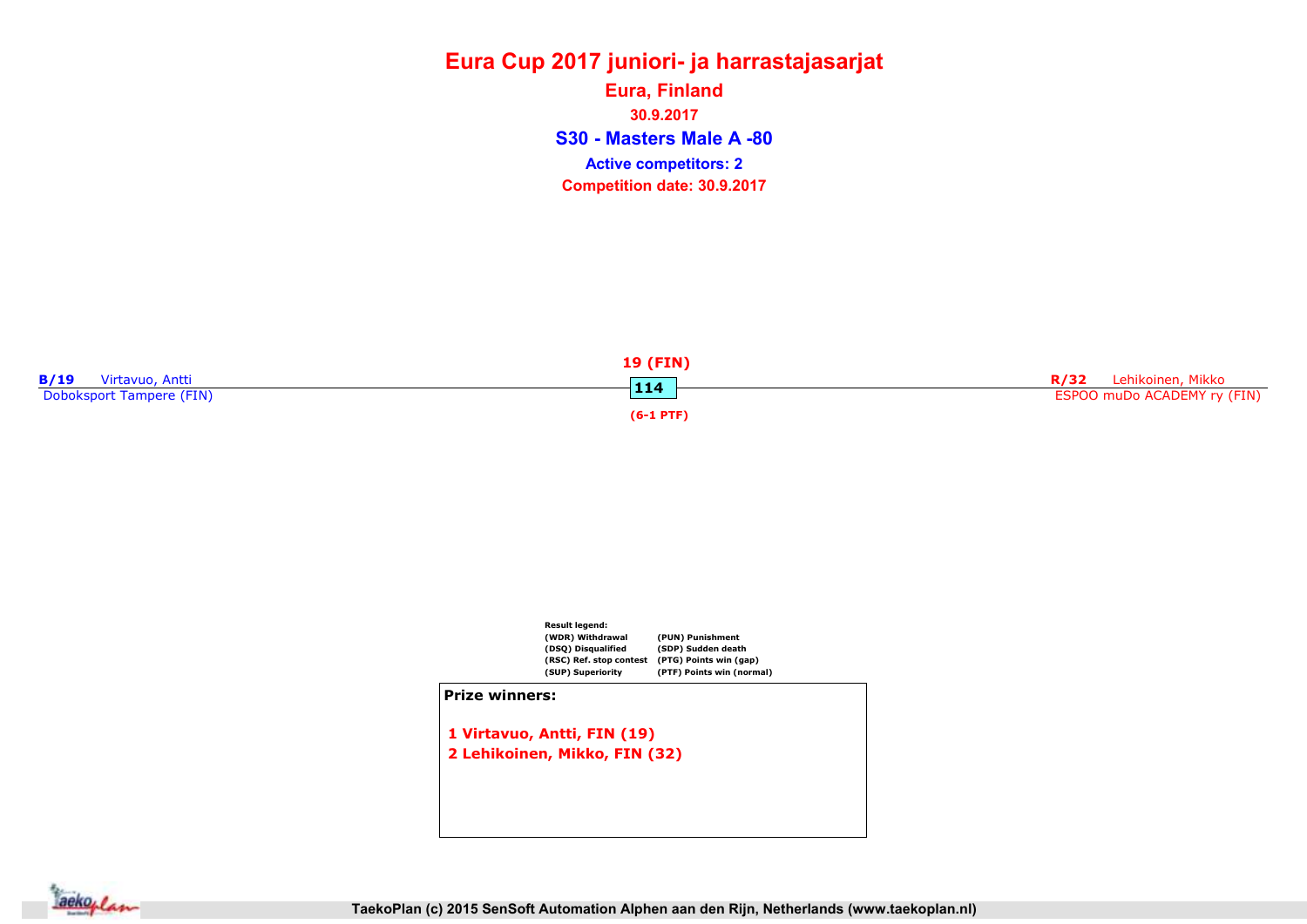E1 - Kids Male A -34 Eura 30.9.2017

Competition date: 30.9.2017

|                                                        | R:Nikas1 Kardava | R:Aleksi Lempi? | R:Helka Nummelin |
|--------------------------------------------------------|------------------|-----------------|------------------|
| <b>B:Nikas1 Kardava</b><br><b>SK Idablokk (EST)</b>    |                  | 09-04 PTF       | 08-00 PTF        |
| <b>B:Aleksi Lempi?</b><br>Riihimäen Taekwondo Ry (FIN) |                  |                 | 10-02 PTF        |
| <b>B:Helka Nummelin</b><br>Yong Taekwondo (FIN)        |                  |                 |                  |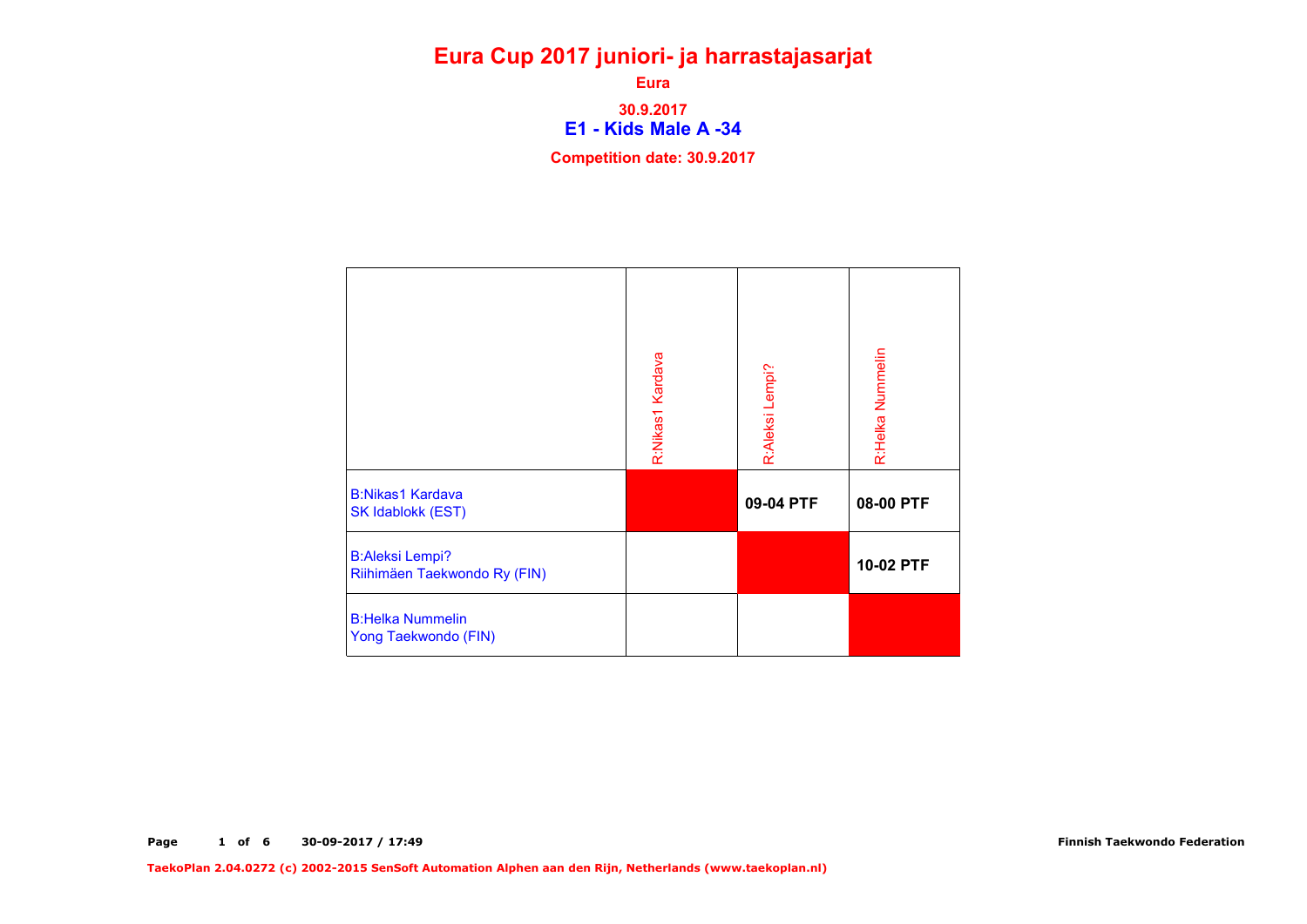D1 - Kids Male A -37 (Light) Eura 30.9.2017 Competition date: 30.9.2017

|                                                              | R:Reigo Eskel | R:Markus Salmus | R:Venne2 Viitaniemi |
|--------------------------------------------------------------|---------------|-----------------|---------------------|
| <b>B:Reigo Eskel</b><br>SK Idablokk (EST)                    |               | 04-00 PTF       |                     |
| <b>B:Markus Salmus</b><br><b>SK Idablokk (EST)</b>           |               |                 |                     |
| <b>B:Venne2 Viitaniemi</b><br>Taekwondourheilijat 2011 (FIN) | 11-06 RSC     | 19-00 PTF       |                     |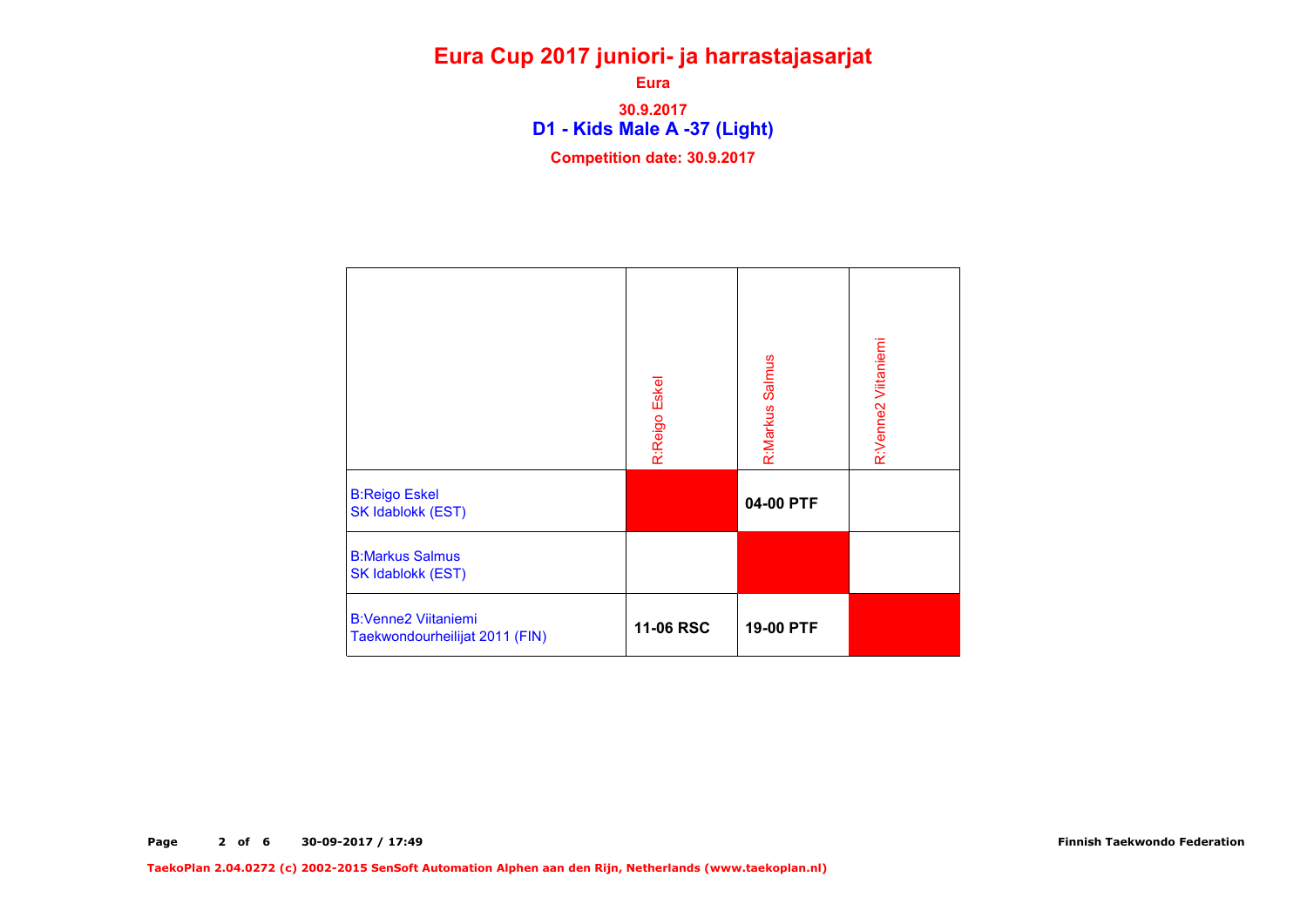C2 - Kids Female A -58 (Light) Eura 30.9.2017 Competition date: 30.9.2017

|                                                                | R:Gisela Tilgmann | R:Emmi Wiik | R:Salli 2 Nummelin |
|----------------------------------------------------------------|-------------------|-------------|--------------------|
| <b>B:Gisela Tilgmann</b><br><b>Espoo Hwarang Team Ry (FIN)</b> |                   | 12-00 PTF   | 02-01 PTF          |
| <b>B:Emmi Wiik</b><br>Helsingin Taekwondoseura Ry (FIN)        |                   |             |                    |
| <b>B:Salli 2 Nummelin</b><br>Yong Taekwondo (FIN)              |                   | 16-00 PTF   |                    |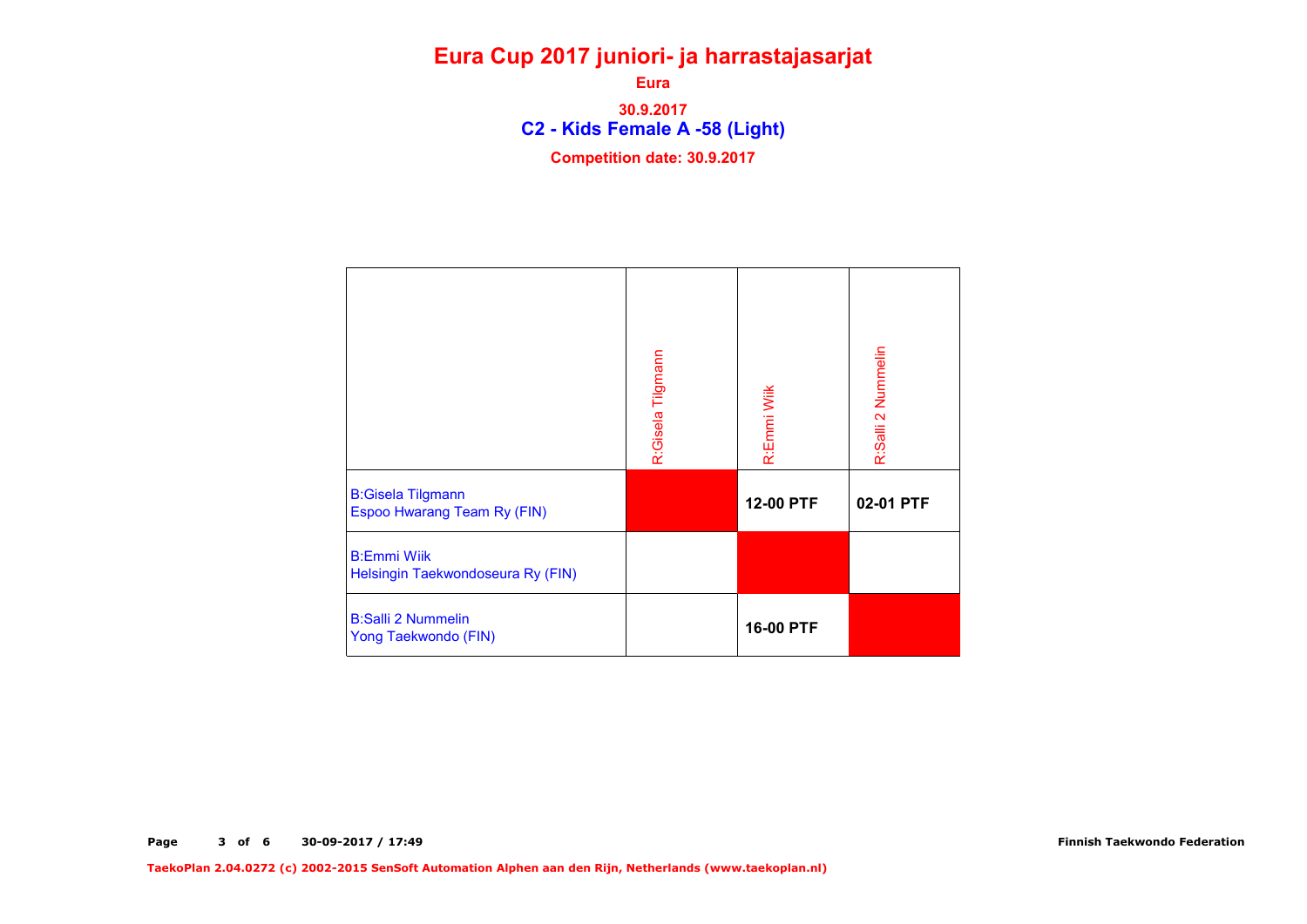B2 - Juniors Male A -63 Eura 30.9.2017 Competition date: 30.9.2017

|                                                                | R:Vertti Salminen | R:Eero Halenius | R:Leo Varjonen |
|----------------------------------------------------------------|-------------------|-----------------|----------------|
| <b>B:Vertti Salminen</b><br><b>Espoo Hwarang Team Ry (FIN)</b> |                   | 09-15 PTF       | 13-02 PTF      |
| <b>B:Eero Halenius</b><br>Klaukkalan Tae Kwon Do Ry (FIN)      |                   |                 |                |
| <b>B:Leo Varjonen</b><br>Saariston Taekwondo Park Ry (FIN)     |                   | 02-00 PTF       |                |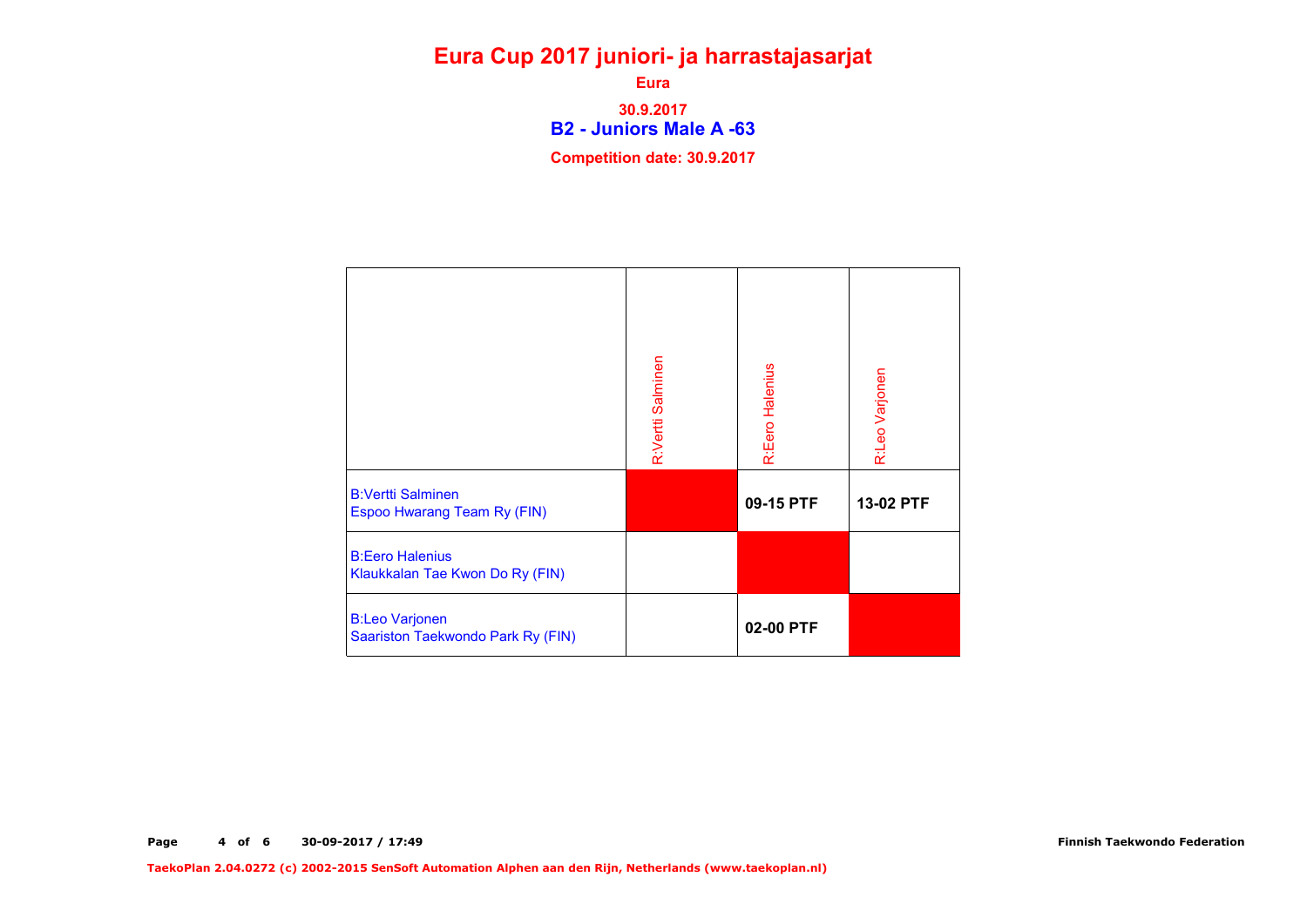B2 - Juniors Male A -73 Eura 30.9.2017 Competition date: 30.9.2017

|                                                       | R:Adar Marangoz | R:Topias Varis | R:Keni Suomalainen |
|-------------------------------------------------------|-----------------|----------------|--------------------|
| <b>B:Adar Marangoz</b><br>Ikaalisten Urheilijat (FIN) |                 | 08-11 PTF      |                    |
| <b>B:Topias Varis</b><br>Malmin Taekwondo Ry (FIN)    |                 |                |                    |
| <b>B:Keni Suomalainen</b><br>Mudo Ry (FIN)            | 04-01 PTF       | 10-01 PTF      |                    |